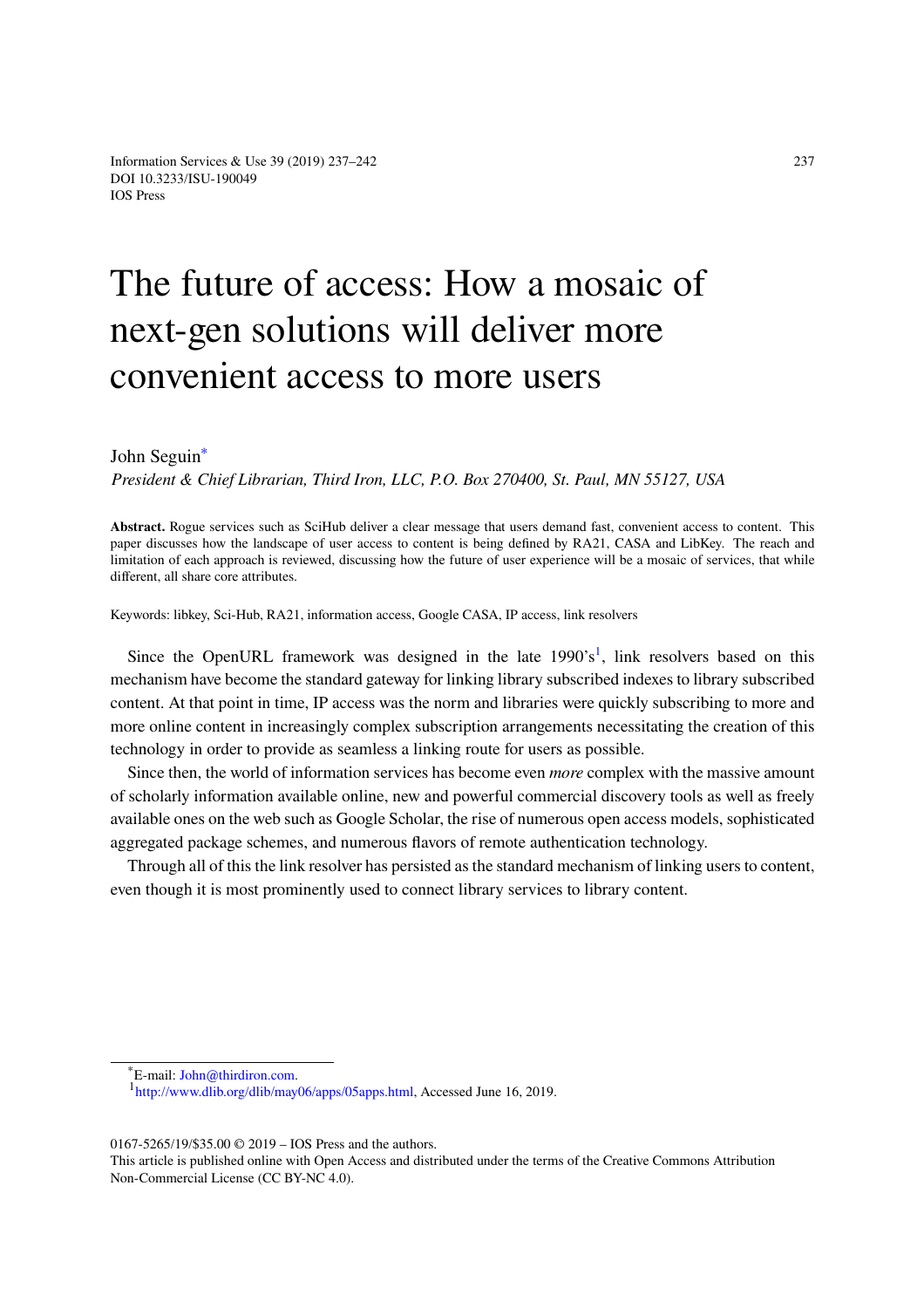

In 2011, the site Sci-hub was launched<sup>2</sup> providing nearly all subscribed articles from the major scholarly publishers online for free. The success of this project had two important impacts:

- (1) Publishers suddenly had a thief of their content of large proportions whose mission was and is to make scholarly material available t[o](#page-1-0) all.
- (2) It was quickly realized that many of the significant users of Sci-Hub actually have full text access to that same material via their institutional subscriptions<sup>3</sup>.

If many users have access to content that they instead use Sci-Hub to retrieve, one logical conclusion would be that the *mechanism*s required to utilize this access has too many steps or is too complicated or too confusing for many users, driving them to piracy.

In response to this assertion, a number of different technologies have emerged in recent years to address different facets of this problem with novel solutions. As these technologies mature into the market, it is likely that users will benefit from one or more of these technologies in order to improve the overall user experience of authorized content retrieval.

At Third Iron<sup>4</sup>, we began tackling this problem in 2011 when designing the product that would eventually become BrowZine, now used by over seven hundred and twenty-five libraries worldwide. While the purpose of that product was to create a platform to browse, read and monitor the scholarly journals provided by the r[e](#page-1-1)ader's institution, the overall ethos was to create a platform with all of the *simplicity* of print but with all the advantages of digital technology.

<span id="page-1-1"></span><span id="page-1-0"></span><sup>3</sup>https://www.sciencemag.org/news/2016/04/whos-downloading-pirated-papers-everyone, Accessed June 16, 2019.

<sup>&</sup>lt;sup>2</sup>https://www.ncbi.nlm.nih.gov/pmc/articles/PMC5832410/, Accessed June 16, 2019.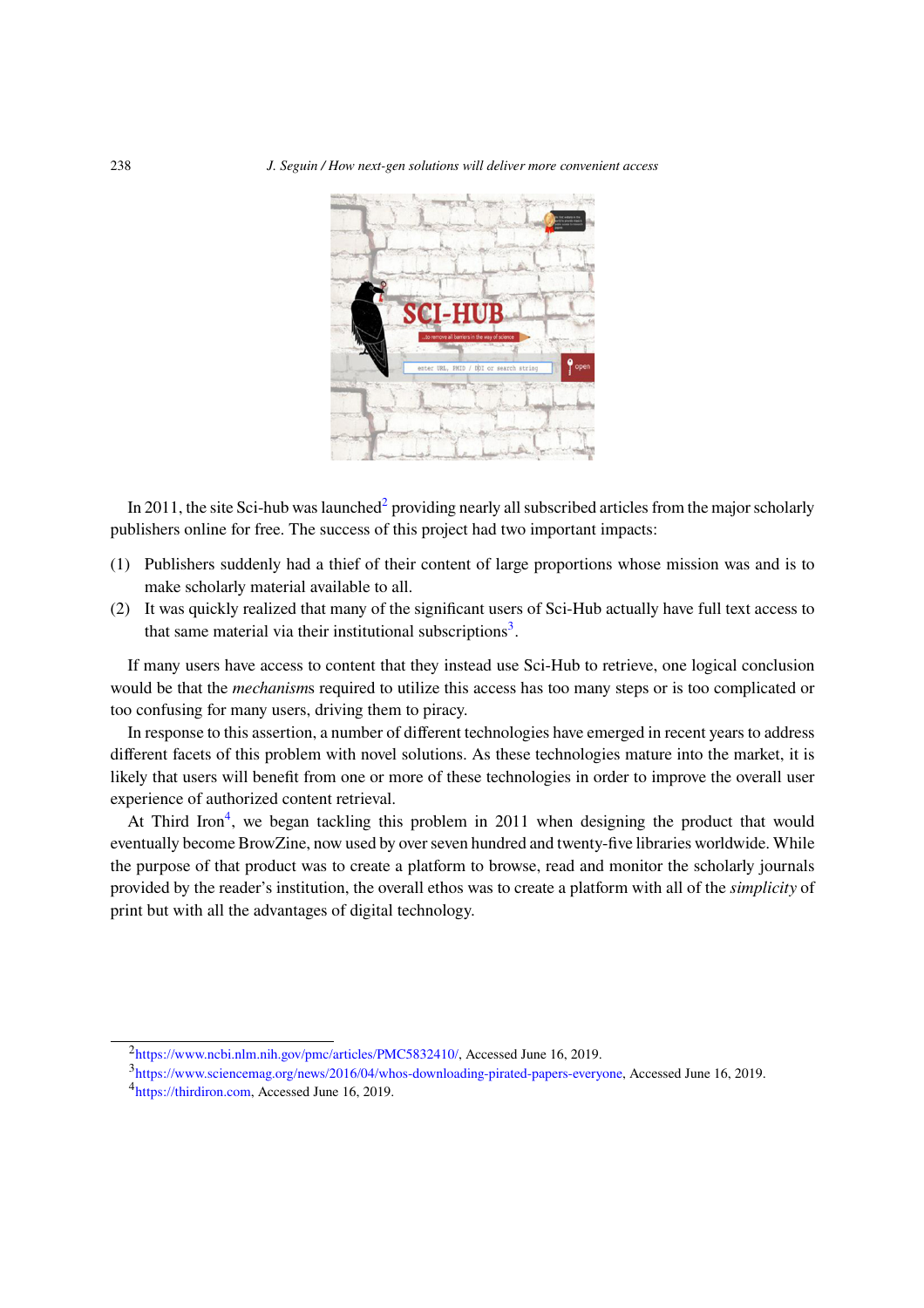*J. Seguin / How next-gen solutions will deliver more convenient access* 239



**BrowZine Interface** 

Since BrowZine at its root is an index, we needed to figure out a way to go from an article that a user at an entitled institution is interested in reading to the full text document. While we explored the common practice of integrating with the institution's link resolver, we were not satisfied by the speed or the reliability of this experience, nor the number of potentially confusing clicks that it could potentially introduce. In essence, we were being frustrated by the same elements driving scholars otherwise entitled to content to Sci-Hub. While we did not want to attempt to "replace" the link resolver and all of its functions, for the simple act of getting to a known item as fast as possible, we decided to develop a new technology.

This technology eventually found its way into the API-driven technology known today in 2019 as LibKey<sup>5</sup>. LibKey is capable of emulating the "Sci-Hub experience" of one click access to the PDF document via the institution's authentication mechanism utilizing only an identifier (DOI/PMID) and an understanding of the user's affiliation. This technology could then be used in a number of different contexts to assist users in connecting to content from numerous different starting points.

How[ev](#page-2-0)er, Third Iron was not the only company trying to improve the ability to easily authenticate a user and to do so from "non-library" starting points which represented traditionally the biggest point of failure. If a user were to start in a library portal, the links and authentication mechanism would typically be designed to guide the user on a fairly streamlined path to their content goal.

Others working on this issue included Google with their Google CASA project as well as the RA21 initiative<sup>6</sup>.

<sup>&</sup>lt;sup>5</sup>https://bit.ly/2wJmf40, Accessed June 16, 2019.

<span id="page-2-0"></span><sup>&</sup>lt;sup>6</sup>https://ra21.org/, Accessed June 16, 2019.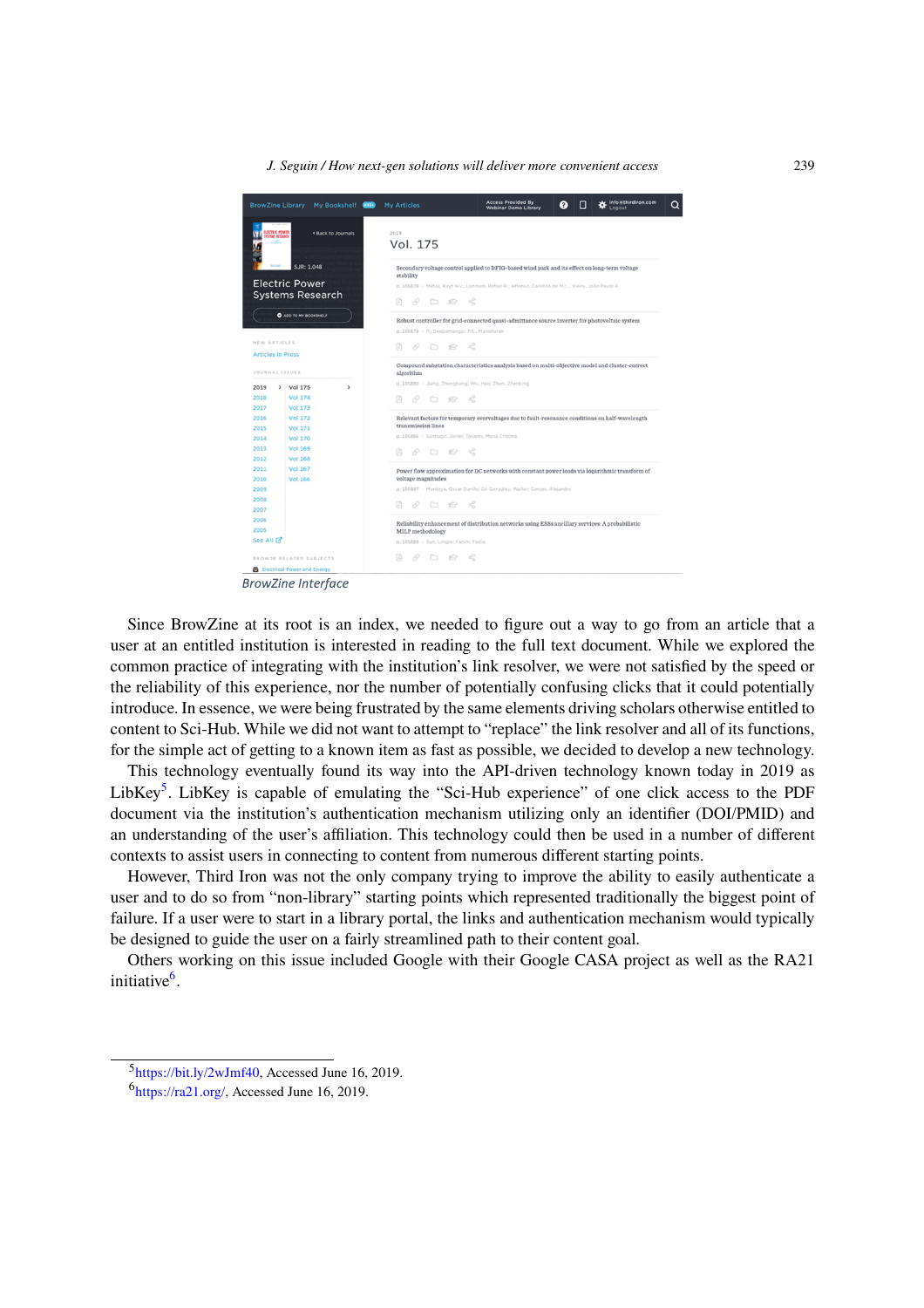

## Common goals; different starting points

As the illustration above notes, ultimately each of these technologies was looking at the issue of getting users to the publisher PDF from different starting points. Google is largely interested in improving the utility of the Google Scholar service by working with publishers to allow the Google cookie to let a publisher know that the user has *recently* been within an allowed IP range thus allowing the publisher to read that cookie rather than use the user's IP range at that moment to gate access to their content. Thus, a user could be working perhaps physically in the library during the week, and then from their apartment off campus on the weekend using Google Scholar and still get automatic access to their favorite content providers.

This of course requires a lot of cooperation by the publishers *and* the user needs to be interfacing (routinely) with Google products. And because it's somewhat of an "invisible" technology it's a little ambiguous how to intentionally get started. Finally, it is rooted in IP authentication which may not be available at all institutions.

RA21 is focused on the issue of streamlining the experience of using SAML-based authentication to log directly into publisher sites utilizing a recommended WAYF workflow and aesthetic to present commonalities between many publishers. This is a great initiative, but its benefit is limited by publisher participation and adoption as well as the number of institutions who have the capability to use SAML authentication.

Finally, LibKey works in numerous different environments as shown to provide one-click access to content. It does so by understanding all the key elements needed to create the appropriate signpost link in these various interfaces:

- It understands and works with the institution's existing authentication mechanism
- It understands the entitlements by working with the library's knowledgebase and thus can present accurate results of entitlement *before* a user is asked to authenticate
- It understands access rights, including subscribed content and open access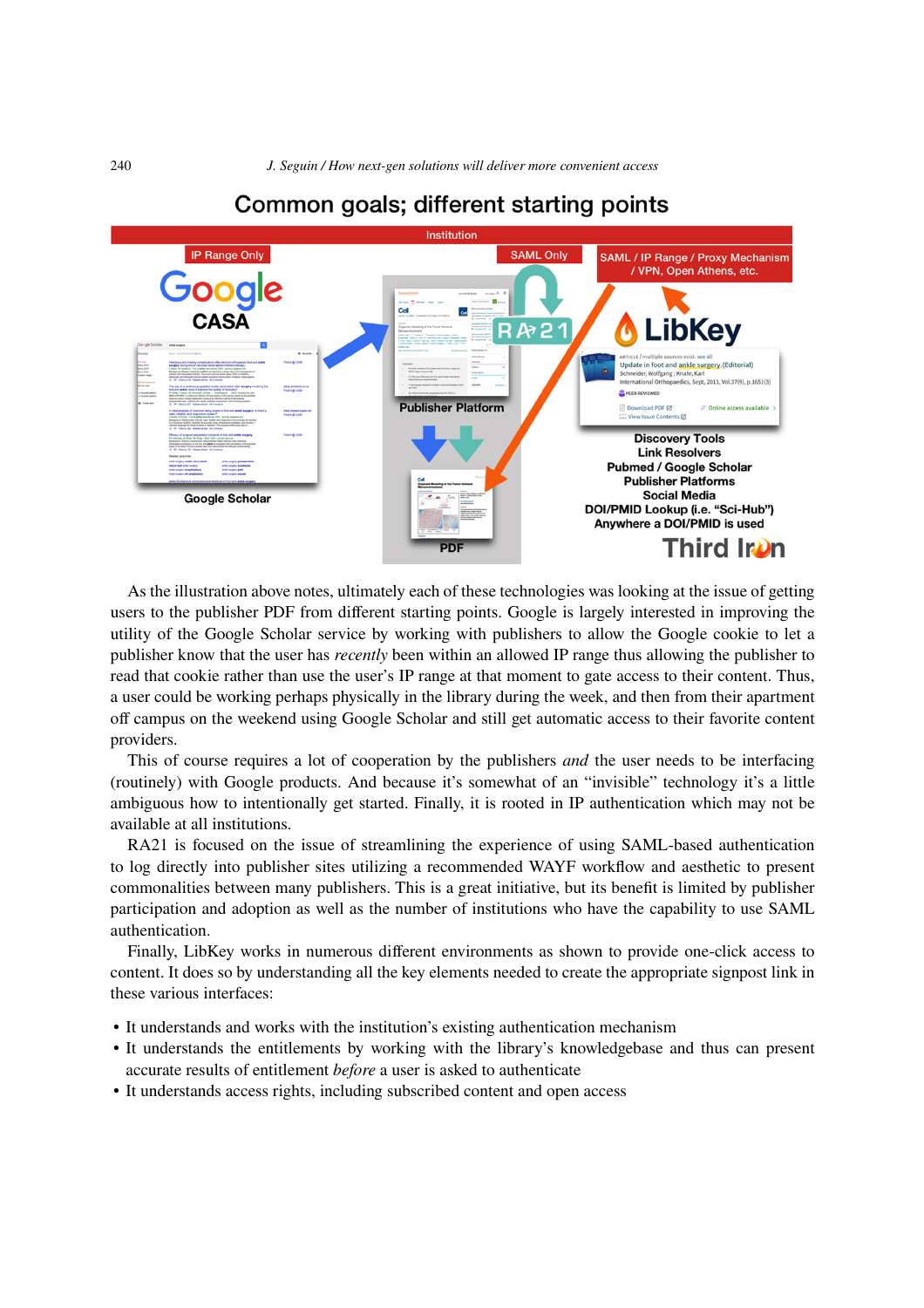- If content is not available by open access or subscription, LibKey integrates with a library's preferred fulfillment mechanism whether by ILL, Document Delivery or another mechanism
- It utilizes advanced metadata schemes to in all cases to route a user as close to a PDF document as possible - often times in a single click



LibKey signposting used in a record from Ex Libris Primo with the LibKey PDF link highlighted

The net result is a high-performance API solution providing instant "signposting" of direct download links within numerous environments, including Discovery Tools<sup>7</sup> like Primo, Summon and EDS, Link resolvers, PubMed<sup>8</sup>, Google Scholar<sup>9</sup>, Publisher Pages, Wikipedia and more. The limiting factor is not adoption by publishers (of which thousands are already supported) but rather by the number of institutional subscribers.



The great news for users is that whether they use Google frequently, are at an institution with SAML capability or their institution subscribes to LibKey, it is likely that they will benefit from one or more of the technologies to accelerate and simplify their access to content.

Because these technologies overlap in numerous ways but do not compete with each other, users can easily utilize the technologies best for them to simplify their access journey.

## **About the Author**

John Seguin has over fifteen years of experience in the library industry, first as an academic librarian at the Missouri University of Science & Technology where we he worked in Electronic Resources and helped

<sup>7</sup> https://thirdiron.com/libkey-discovery/, Accessed June 16, 2019.

<sup>8</sup> https://thirdiron.com/libkey-link/, Accessed June 16, 2019.

<sup>&</sup>lt;sup>9</sup>https://thirdiron.com/libkey-nomad/, Accessed June 16, 2019.